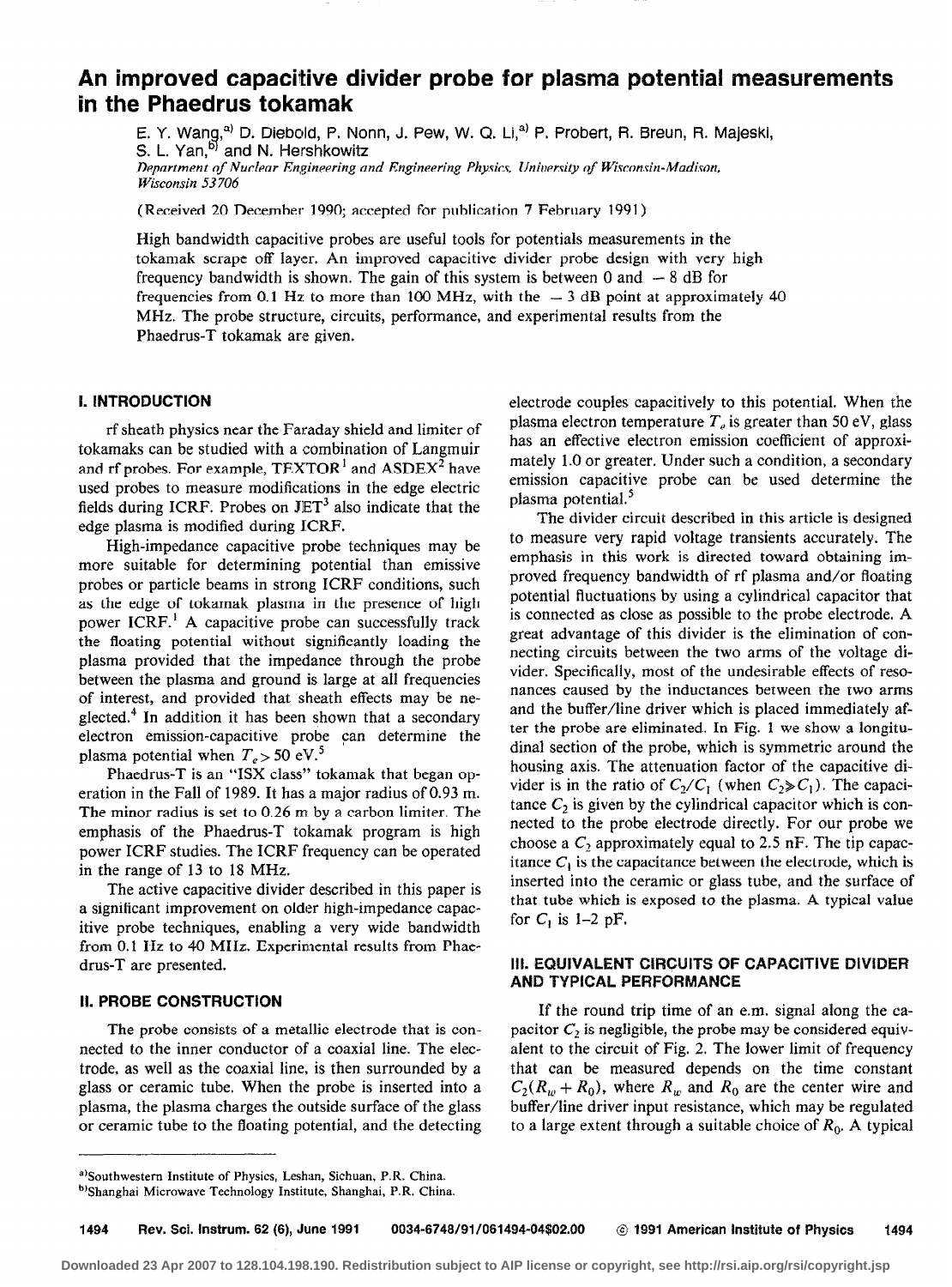

FIG. 1. Schematic drawing of the capacitive divider probe.

value of  $R_0$  is  $10^9-10^{10}$   $\Omega$ . On the other hand, in view of the small value of  $C_1$ , the upper limit is essentially given by the stray inductances in the low-voltage arm of the circuit rather than the time constant  $R_sC_1$ , where  $R_s$  is the sheath resistance of the probe. The internal  $L_2$  of  $C_2$  introduces a resonance frequency  $(L_2C_2)^{1/2}$  which is high enough so as not to be limiting, while the remaining inductance  $L<sub>s</sub>$  along the probe shaft is that of the center wire. If it is made large enough, the resistance of the center wire can eliminate the resonance at  $(L_sC_0)^{1/2}$  (when  $C_2>C_0$ ) and make the frequency response of the probe essentially flat. To accomplish this, the typical wire resistance  $R_s$  is chosen to be  $100-200 \Omega$ .

A more convenient method of constructing a capacitive divider probe is to place the dividing capacitor  $C_2$  near the buffer/line driver (rather than near the probe tip capacitance  $C_1$ ) and to use regular, low resistance wire for the center wire (rather than high resistance wire). The equivalent circuit of such a probe is the same as Fig. 2, but with  $L_2$  and  $C_2$  placed near  $C_0$  and  $R_0$  rather than  $C_1$  and with  $R_w$  eliminated. When we constructed such a circuit, we found a very large resonance at approximately 15 MHz  $(V_{\text{out}}/V_{\text{in}})$  was about 30 times greater at this resonance frequency than it was at nonresonance frequencies). We believe that  $L<sub>s</sub>$  in this case was about 50 nH (the probe shaft was about 1 m in length) and that the resonance was caused by  $V_{\text{in}}$ ,  $L_S$ , and  $C_2$  being in series ( $f_{\text{resonance}} = 1/2\pi$  $\sqrt{L_{1}C_{2}}$  = 15 MHz). When the dividing capacitor was placed near the probe tip, the lowest frequency large reso-



FIG. 2. Schematic circuit equivalent for probe with tip immersed in plasma. FIG. 4. Waveform of  $V_{\text{in}}$  and  $V_{\text{out}}$  showing a low-frequency response.



FIG. 3. Follower circuit.

nance that we measured was at approximately 70 MHz. We believe that this resonance was caused by  $V_{in}$ ,  $L_s$ , and  $C_0$  (which was about 100 pF) being in series  $(\tilde{f}_{resonance} = 1/2\pi \sqrt{L_s C_0} = 70 \text{ MHz})$ . It was not until we replaced the center wire high resistance wire that we found no large resonances for frequencies below 100 MHz.

It is not enough for the probe alone to be have good frequency response. The buffer/line driver must have a high input resistance for adequate low frequency response and the buffer/line driver must have high frequency response. This is accomplished by the circuit shown schematically in Fig. 3. This circuit can be constructed in small box and placed immediately after the probe. This buffer/ line driver circuit is capable of directly driving a 50  $\Omega$  line.

Frequency response measurements and voltage output calibration were performed by covering the probe with alu-



### 1495 Rev. Sci. Instrum., Vol. 62, No. 6, June 1991 Capacitive divider 1495

**Downloaded 23 Apr 2007 to 128.104.198.190. Redistribution subject to AIP license or copyright, see http://rsi.aip.org/rsi/copyright.jsp**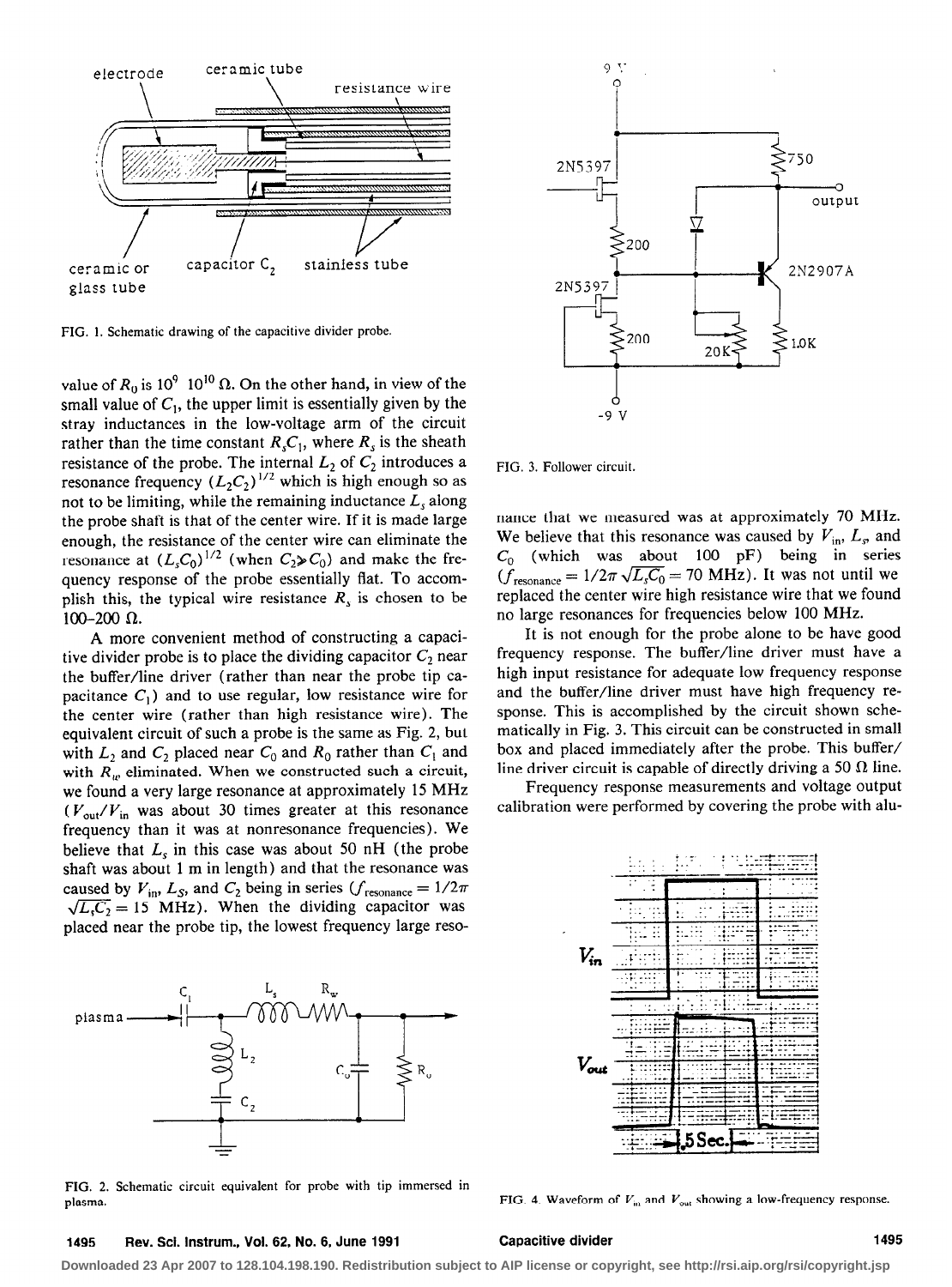

FIG. 5. The frequency response of capacitive divider probe.

minum foil or inserting the probe into mercury. The lowfrequency response of the probe was measured by applying a step of square signal  $V_{in}$  to aluminum foil. Both  $V_{in}$  and the corresponding output signal  $V_{\text{out}}$  from the follower are shown in Fig. 4. The time constant is approximately 10 s. The response of the probe to frequencies of up to more than 100 MHz was measured. As shown in Fig. 5, the variation in voltage was less than 15% for frequencies up to 70 MHz and less than 35% for frequencies up to 120 MHz. Figure 6 shows that frequency response of the probe/buffer system can be up to 50 MHz. This frequency response satisfies the requirements of Phaedrus-T tokamak ICRF experiments.

# IV. POTENTIAL MEASUREMENTS IN THE SCRAPE OFF LAYER OF THE PHAEDRUS-T TOKAMAK

All probe buffer/line driver and digital data storage electronics are grounded at a point on Phaedrus-T's vacuum vessel close to the probe. This eliminates the need for isolation amplifiers and the associated loss of frequency response. It is very important to reduce ground loop noise because the capacitive divider has attenuation of  $10^3$ – $10^4$ . The follower output signals are approximately tens of mV.

Experiments on several confinement devices have shown an increase in the impurity concentration in the



FIG. 7. A typical floating potential measured under the ICRF discharge in the Phaedrus tokamak,

plasma during ICRF heating. Specifically, the Faraday shield of the activated antenna has been identified as a local impurity source. However, the processes taking place at the antenna that cause impurity generation have not been identified. One area that needs to be addressed in understanding the impurity generation is the role of the plasma sheath that forms on the material boundaries in contact with the plasma. The magnitude and form of the plasma potential in front of the antenna must be known in order to determine the effect of this potential on the energy of the ions hitting the shield. Figure 7 shows representative floating potential data measured in the presence of an ICRF discharge in the Phaedrus-T tokamak. The potential peak is associate with the application of ICRF. The potential which oscillates at the rf frequency can be measured by the capacitive probe because of the high frequency bandwidth of the probe and probe circuit. Figure 8 gives high frequency signal spectrum. Note the rf at 2 and 3  $\omega_{ci}$  which



FIG. 6. The frequency response of capacitive divider probe/buffer system. FIG. 8. Frequency spectrum of the capacitive probe signal.

1496 Rev. Sci. Instrum., Vol. 62, No. 6, June 1991 Capacitive divider

2000 AMPLITUDE (ARB. UNITS) 1500  $2\omega_{ci}$ 1000 500  $3\omega_{ci}$  $0.0$   $0.0$ 0.0 20 230 40 80 FREQUENCY (MHZ)

2500

**Downloaded 23 Apr 2007 to 128.104.198.190. Redistribution subject to AIP license or copyright, see http://rsi.aip.org/rsi/copyright.jsp**